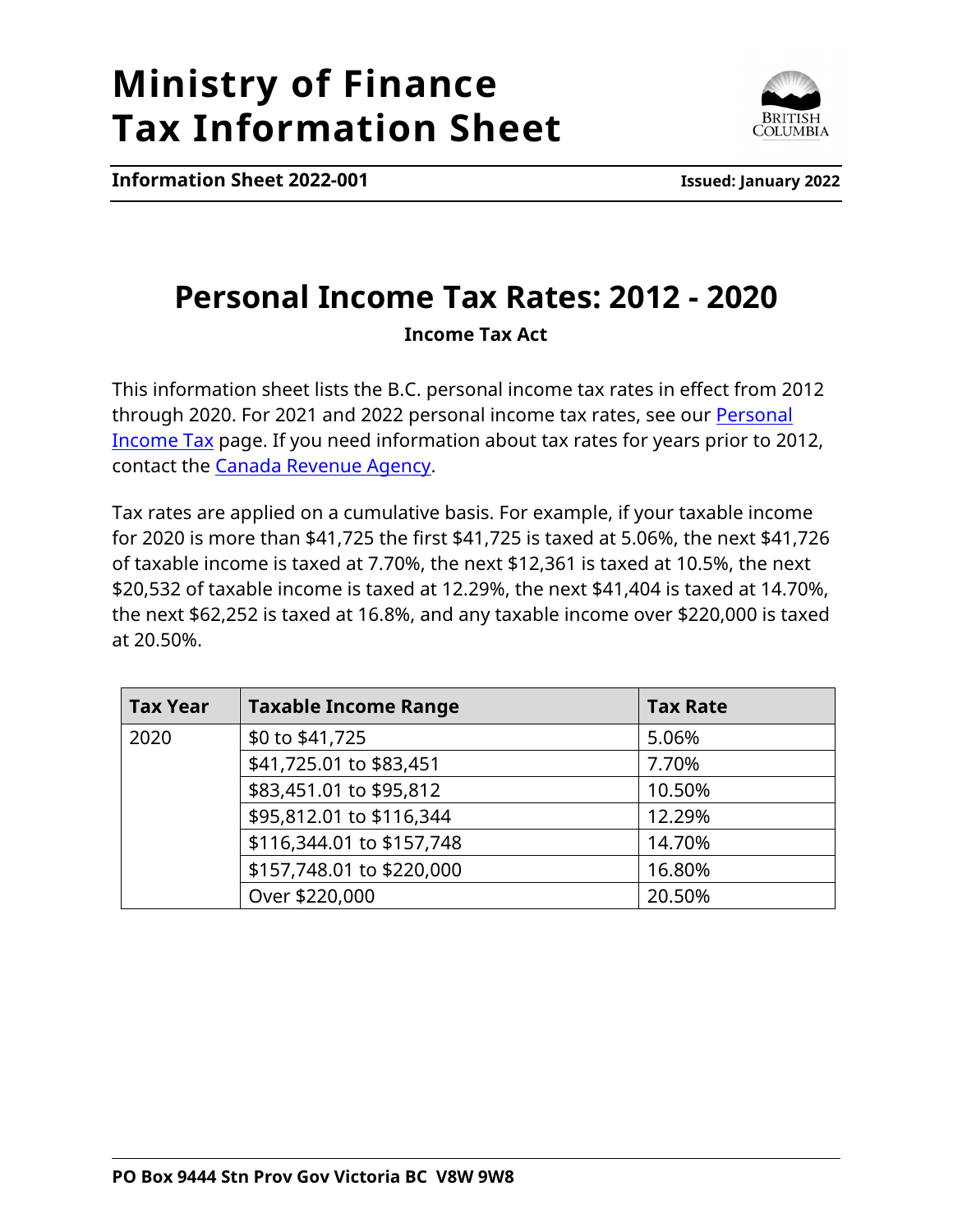| 2019 | \$0 to \$40,707           | 5.06%  |
|------|---------------------------|--------|
|      | \$40,707.01 to \$81,416   | 7.70%  |
|      | \$81,416.01 to \$93,476   | 10.50% |
|      | \$93,476.01 to \$113,506  | 12.29% |
|      | \$113,506.01 to \$153,900 | 14.70% |
|      | Over \$153,900            | 16.80% |
| 2018 | \$0 to \$39,676           | 5.06%  |
|      | \$39,676.01 to \$79,353   | 7.70%  |
|      | \$79,353.01 to \$91,107   | 10.50% |
|      | \$91,107.01 to \$110,630  | 12.29% |
|      | \$110,630.01 to \$150,000 | 14.70% |
|      | Over \$150,000            | 16.80% |
| 2017 | \$0 to \$38,898           | 5.06%  |
|      | \$38,898.01 to \$77,797   | 7.70%  |
|      | \$77,797.01 to \$89,320   | 10.50% |
|      | \$89,320.01 to \$108,460  | 12.29% |
|      | Over \$108,460            | 14.70% |
| 2016 | \$0 to \$38,210           | 5.06%  |
|      | \$38,210.01 to \$76,421   | 7.70%  |
|      | \$76,421.01 to \$87,741   | 10.50% |
|      | \$87,741.01 to \$106,543  | 12.29% |
|      | Over \$106,543            | 14.70% |
| 2015 | \$0 to \$37,869           | 5.06%  |
|      | \$37,869.01 to \$75,740   | 7.70%  |
|      | \$75,740.01 to \$86,958   | 10.50% |
|      | \$86,958.01 to \$105,592  | 12.29% |
|      | \$105,592.01 to \$151,050 | 14.70% |
|      | Over \$151,050            | 16.80% |
| 2014 | \$0 to \$37,606           | 5.06%  |
|      | \$37,606.01 to \$75,213   | 7.70%  |
|      | \$75,213.01 to \$86,354   | 10.50% |
|      | \$86,354.01 to \$104,858  | 12.29% |
|      | \$104,858.01 to \$150,000 | 14.70% |
|      | Over \$150,000            | 16.80% |